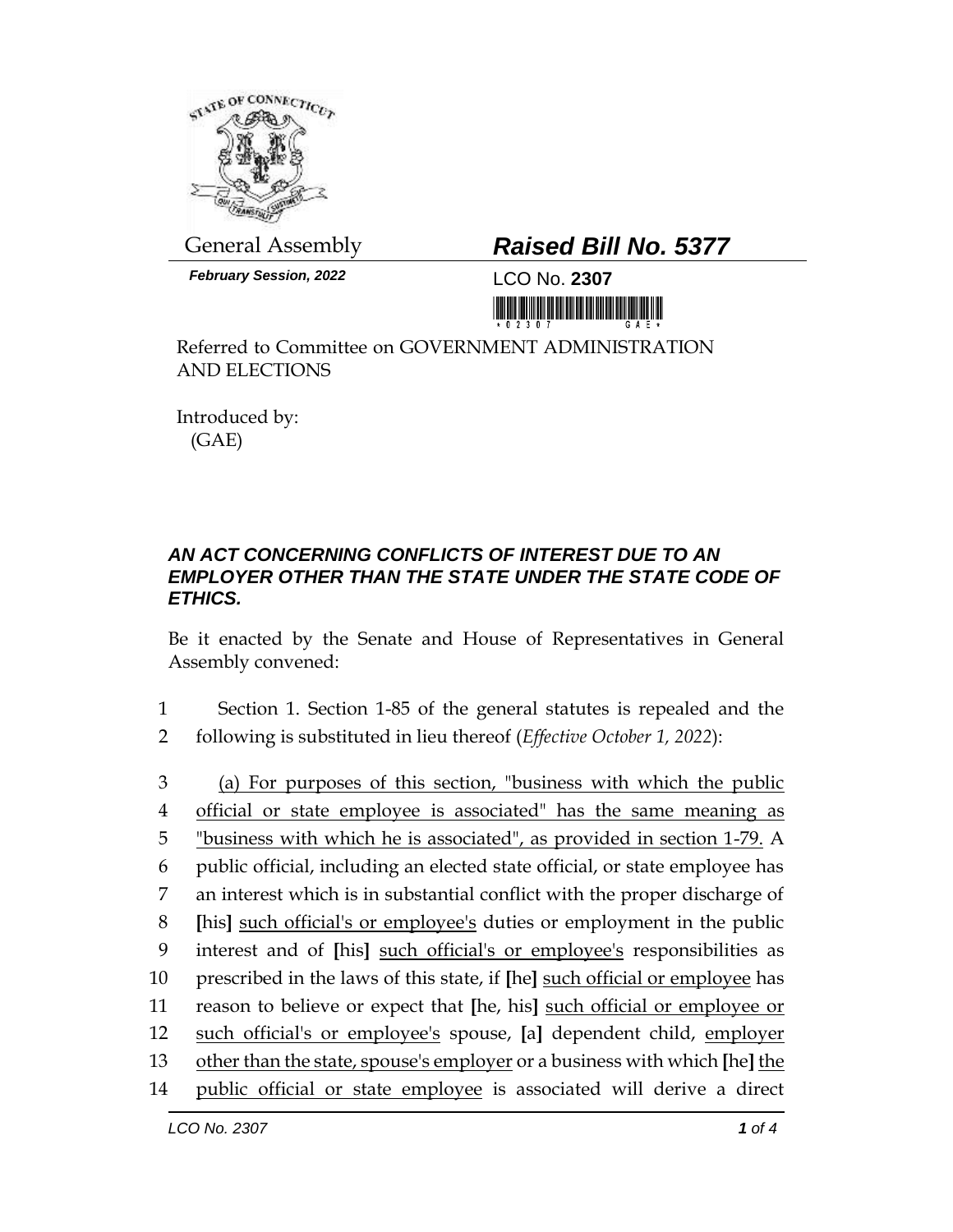monetary gain or suffer a direct monetary loss, as the case may be, by reason of **[**his**]** such official's or employee's official activity. A public official, including an elected state official, or state employee does not have an interest which is in substantial conflict with the proper discharge of **[**his**]** such official's or employee's duties in the public interest and of **[**his**]** such official's or employee's responsibilities as prescribed by the laws of this state, if any benefit or detriment accrues to **[**him, his**]** such official or employee, such official's or employee's spouse, **[**a**]** dependent child, employer other than the state, spouse's employer or a business with which **[**he, his spouse or such dependent child**]** the public official or state employee is associated as a member of a profession, occupation or group to no greater extent than any other member of such profession, occupation or group. **[**A**]** Except as 28 provided in subsection (b) of this section, a public official, including an elected state official or state employee who has a substantial conflict may not take official action on the matter.

 (b) If an elected state official has a substantial conflict regarding a 32 matter that concerns a direct monetary gain or direct monetary loss for the other employer of such official or the employer of such official's spouse, such official shall either excuse himself or herself from the matter or, prior to taking official action on the matter, prepare a written statement signed under penalty of false statement describing the matter requiring action, the nature of the conflict and explaining why, despite the conflict, such official is able to vote or otherwise participate fairly, 39 objectively and in the public interest in such matter. Such official shall submit a copy of such statement to the Office of State Ethics and enter a copy of the statement in the journal or minutes of the state agency to which such official has been elected, or, if such agency does not have a 43 journal or minutes, submit the copy to such agency. Sec. 2. Subsection (a) of section 1-86 of the general statutes is repealed and the following is substituted in lieu thereof (*Effective October 1, 2022*):

 (a) For purposes of this section, "business with which the public official or state employee is associated" has the same meaning as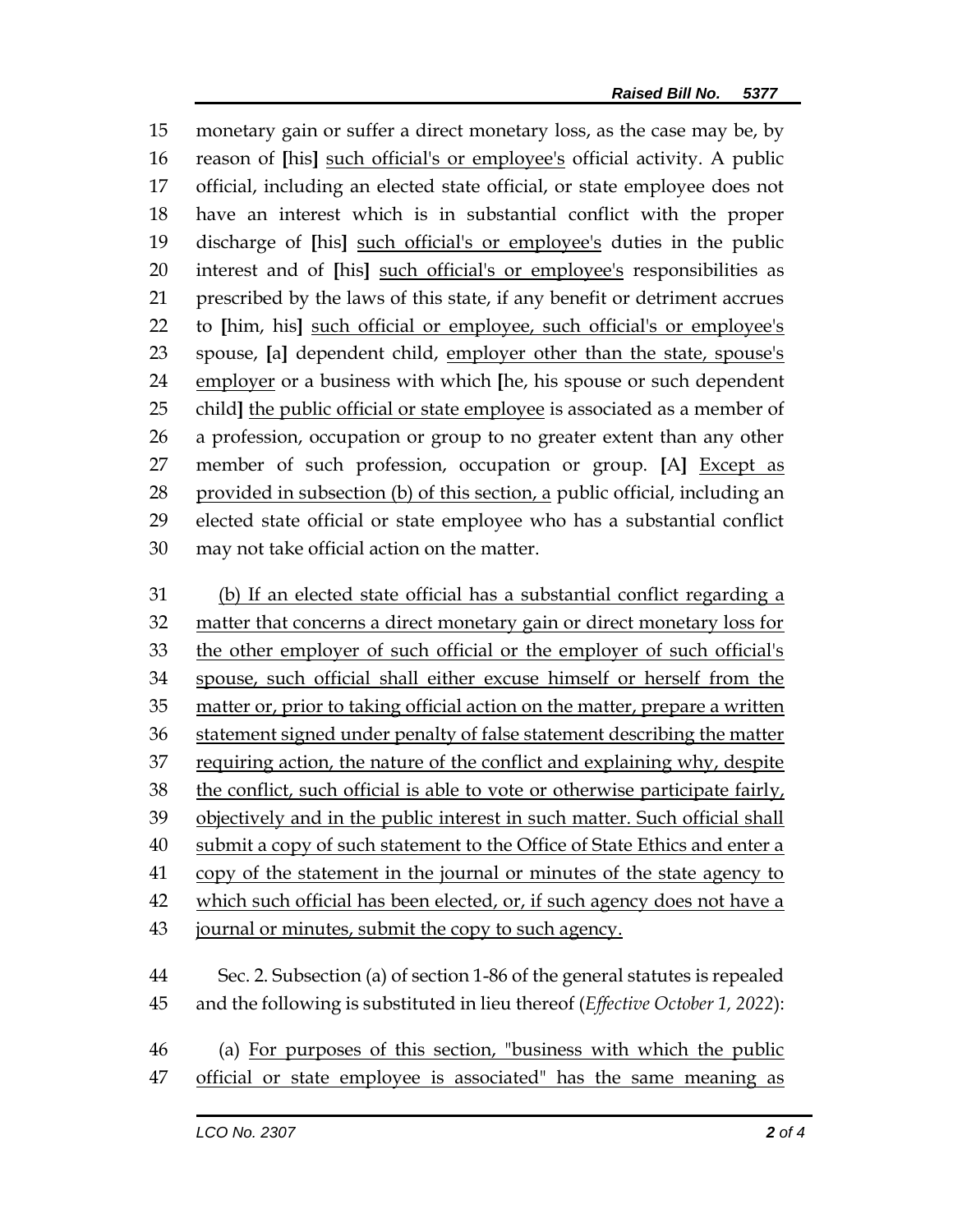"business with which he is associated", as provided in section 1-79. Any public official or state employee, other than an elected state official, who, in the discharge of such official's or employee's official duties, would be required to take an action that would affect a financial interest of such official or employee, such official's or employee's spouse, parent, brother, sister, child, **[**or**]** the spouse of a child, employer other than the 54 state, employer of the official's or employee's spouse or a business with which **[**such**]** the public official or state employee is associated, other than an interest of a de minimis nature, an interest that is not distinct from that of a substantial segment of the general public or an interest in substantial conflict with the performance of official duties as defined in section 1-85, as amended by this act, has a potential conflict of interest. Under such circumstances, such official or employee shall, if such official or employee is a member of a state regulatory agency, either 62 excuse himself or herself from the matter or, prior to taking official action on the matter, prepare a written statement signed under penalty of false statement describing the matter requiring action and the nature of the potential conflict and explaining why despite the potential conflict, such official or employee is able to vote and otherwise participate fairly, objectively and in the public interest. Such public official or state employee shall deliver a copy of the statement to the Office of State Ethics and enter a copy of the statement in the journal or minutes of the agency. If such official or employee is not a member of a state regulatory agency, such official or employee shall, in the case of either a substantial or potential conflict, prepare a written statement signed under penalty of false statement describing the matter requiring action and the nature of the conflict and deliver a copy of the statement to such official's or employee's immediate superior, if any, who shall assign the matter to another employee, or if such official or employee has no immediate superior, such official or employee shall take such steps as the Office of State Ethics shall prescribe or advise.

| sections: |                         | This act shall take effect as follows and shall amend the following |  |
|-----------|-------------------------|---------------------------------------------------------------------|--|
| Section 1 | $\vert$ October 1, 2022 | 1-85                                                                |  |